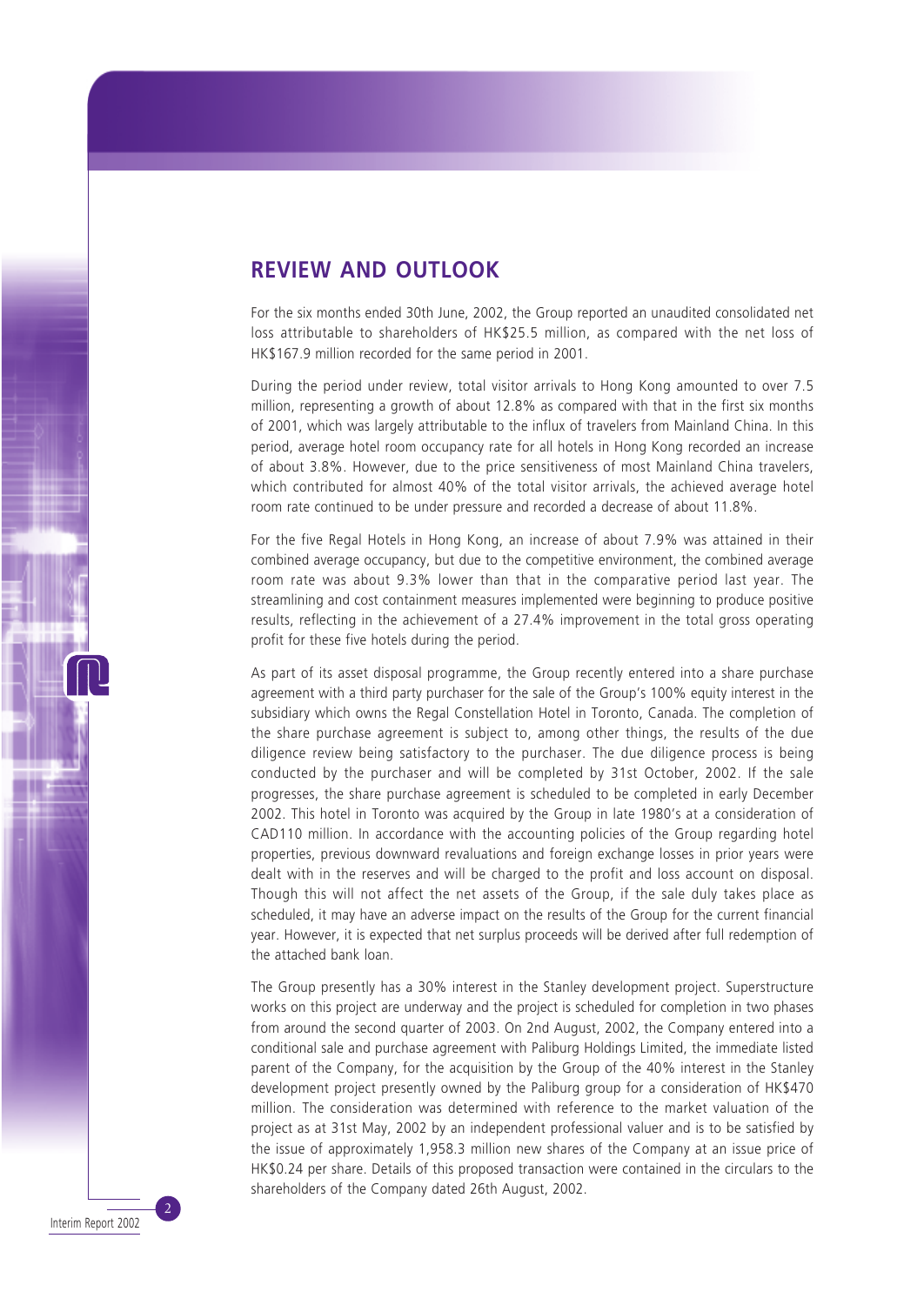At the special general meeting of the Company held on 18th September, 2002, this proposed transaction was duly approved by the independent shareholders of the Company. At the subsequent special general meetings of Paliburg and Century City International Holdings Limited, the Company's ultimate listed holding company, held later on the same date, this proposed transaction was also duly approved by their respective independent shareholders. The completion of this transaction is subject to the satisfaction of other conditions including bank consents and listing approval for the new shares to be issued. Subject to fulfillment of the remaining conditions, the transaction is expected to be completed on or before 31st October, 2002.

At the said special general meeting of the Company, the shareholders have also duly approved the Company's capital reorganisation proposal which involves, among other things, the reduction of the issued share capital of the Company by the cancellation of the paid up capital to the extent of HK\$0.09 on each ordinary share in issue, and the nominal value of the ordinary share of the Company will be reduced from HK\$0.10 to HK\$0.01 per share. The details of, including the reasons for, the capital reorganisation proposal were also contained in the said circular to shareholders. Certain procedural and compliance requirements will first have to be met before the capital reorganisation can become effective. The Company will issue further announcement to inform the shareholders of the effective date of the capital reorganisation.

Separately, the Group entered into a standstill agreement with its principal bank creditors on 4th September, 2002 with a view to rescheduling or extending the principal repayments of two outstanding loans aggregating in the principal amount of approximately HK\$4,901.6 million, which became effective on 5th September, 2002. The terms of the standstill agreement included, among other things, (i) the provision by the Group of standstill security by the cross collateralisation of certain existing security primarily over the Group's five hotels in Hong Kong and the Group's interest in the Stanley development project and additional security primarily over certain of the Group's operating entities; (ii) waiver by the lenders of previous breach of covenants on maintaining the financial ratios under the loans; (iii) the making by the Group of certain milestone payments during the period when the standstill agreement is effective; and (iv) the lenders agreeing not to enforce any of their rights under the loans for one year unless there is a payment default or the exercise of an early termination right by the majority lenders. Details of the standstill agreement were contained in an announcement issued by the Company dated 10th September, 2002.

With a view to raise additional funds for reduction of bank indebtedness and working capital purposes, the Company entered into a subscription agreement with a third party investor on 12th September, 2002 for the issue of a series of 5% Guaranteed Convertible Bonds due 2004. The Bonds will comprise Firm Bonds in an aggregate principal amount of HK\$50 million and Optional Bonds in an additional aggregate principal amount of up to HK\$50 million. The Bonds will carry rights to convert into new ordinary shares of the Company at HK\$0.10 per share, initially, subject to usual and downward adjustments. The detailed terms and conditions for the issue of the Bonds were set out in an announcement issued by the Company dated 16th September, 2002. The Company intends to seek from the shareholders a mandate for the issue of the new shares which may fall to be issued on conversion of the Optional Bonds and the shareholders will be informed in due course.

Interim Report 2002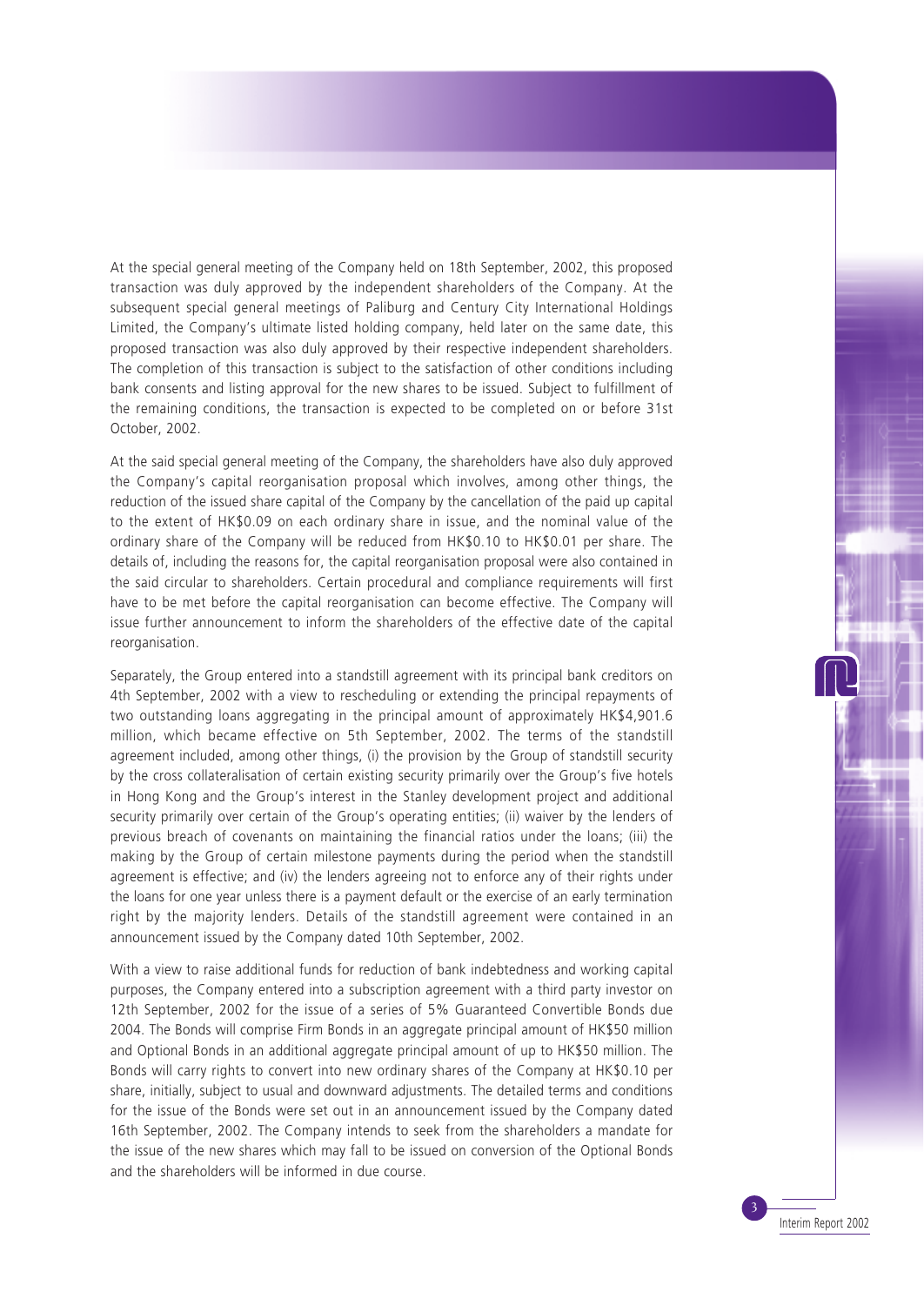As the second half of the year is traditionally the higher season for the hotel industry in Hong Kong, it is anticipated that the operating results of the five Regal Hotels in Hong Kong in the second half should be better than that attained in the period under review. As noted above, the Group has been taking various initiatives with a view to enlarging its asset base, to strengthening its working capital, and to stabilising its financial position by extending or rescheduling its loan commitments. The conclusion of the standstill agreement can be regarded as a positive indication of continuing support by the Group's principal bank creditors. The Group will continue to monitor its assets and liabilities, including its debt levels and the potential for cash flow generation through assets disposal or other appropriate means.

With the anticipated gradual improvement of the overall tourism market in Hong Kong and the concerted efforts of management and staff and all parties concerned, it may reasonably be expected that the Group's local hotels will be able to produce improving performance and positive contributions over the coming years.

By Order of the Board

**LO YUK SUI** Chairman

Hong Kong, 23rd September, 2002

Interim Report 2002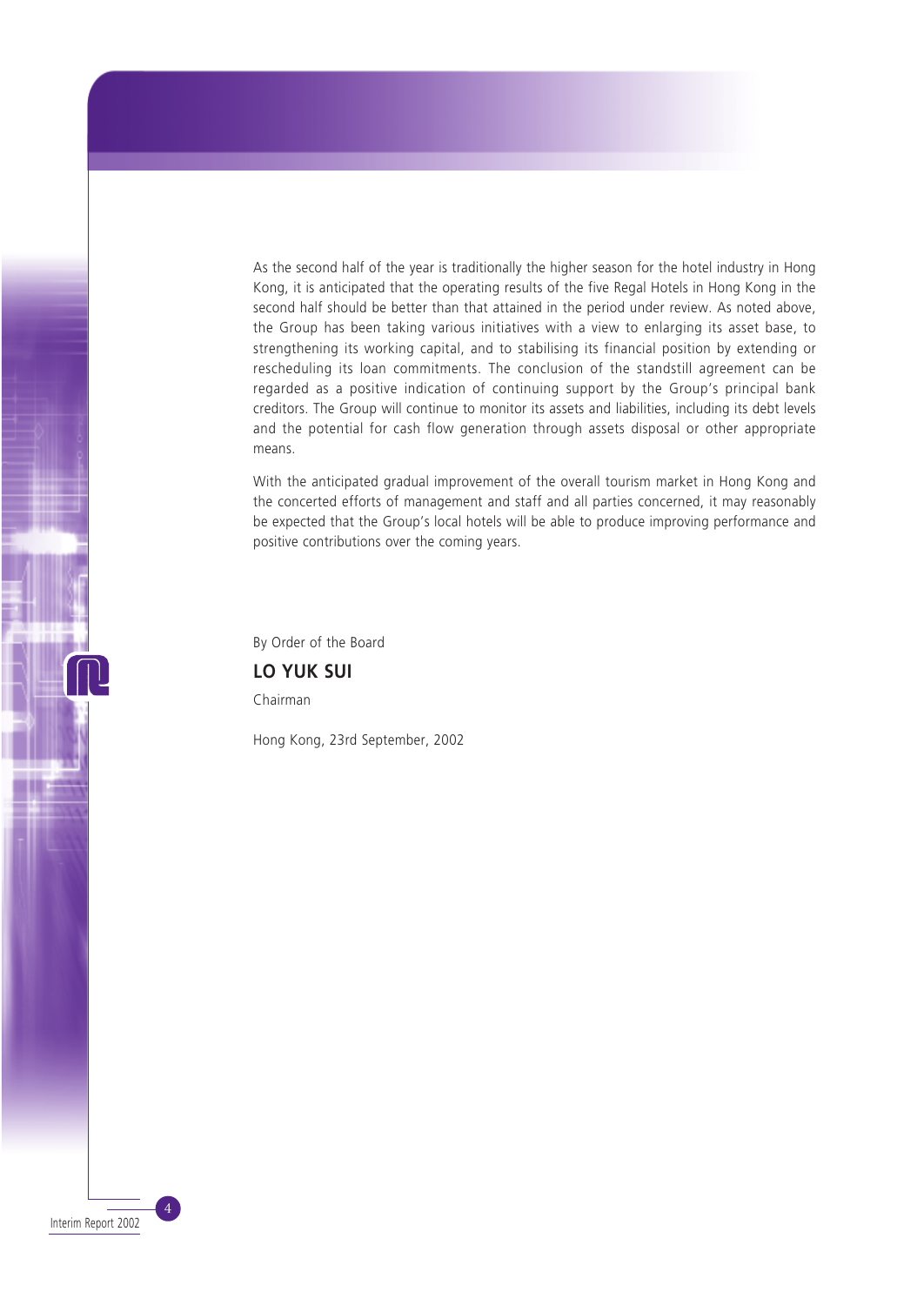## **INTERIM DIVIDEND**

The Directors have resolved not to declare the payment of an interim dividend for the financial year ending 31st December, 2002 (2001 - nil).

# **MANAGEMENT DISCUSSION AND ANALYSIS**

#### *Cash Flow and Capital Structure*

During the period under review, net cash inflow from operating activities totalled HK\$89.8 million (2001 – 39.8 million). Net interest payment for the period amounted to HK\$122.6 million (2001 – 118.5 million). The Group intends to reduce further the level of interest expense through the disposal of some of its non-core assets and/or equity fund raising exercises.

As at 30th June, 2002, the Group's borrowings net of cash and bank balances amounted to HK\$5,073.1 million (31st December, 2001 – HK\$5,055.2 million). The Group's gearing ratio based on the total assets of HK\$9,909.6 million (31st December, 2001 – HK\$9,943.1 million) was about 51% (31st December, 2001 – 51%).

Details of the Group's pledge of assets and contingent liabilities are shown in notes 15 and 16, respectively, to the condensed consolidated financial statements.

The majority of the Group's borrowings are denominated in Hong Kong dollar currency and there is no material foreign exchange exposure. Information in relation to the maturity profile of the Group's borrowings as of 30th June, 2002 has not changed materially from that disclosed in the most recently published annual report of the Company for the year ended 31st December, 2001.

In March 2002, 90 million new ordinary shares were issued by the Company to Taylor Investments Ltd. ("Taylor"), a wholly-owned subsidiary company of Paliburg Holdings Limited, at HK\$0.14 per ordinary share following a placement, through a placing agent, by Taylor of 150 million issued ordinary shares in the Company at HK\$0.14 per ordinary share. Cash inflow to the Company from the new share issue amounted to approximately HK\$12.3 million and was used for general working capital purposes.

#### *Funding and Treasury Policy*

The Group adopts a prudent funding and treasury policy with regard to its overall business operations, and currency and interest rate exposures are hedged where circumstances are considered appropriate.

Interim Report 2002